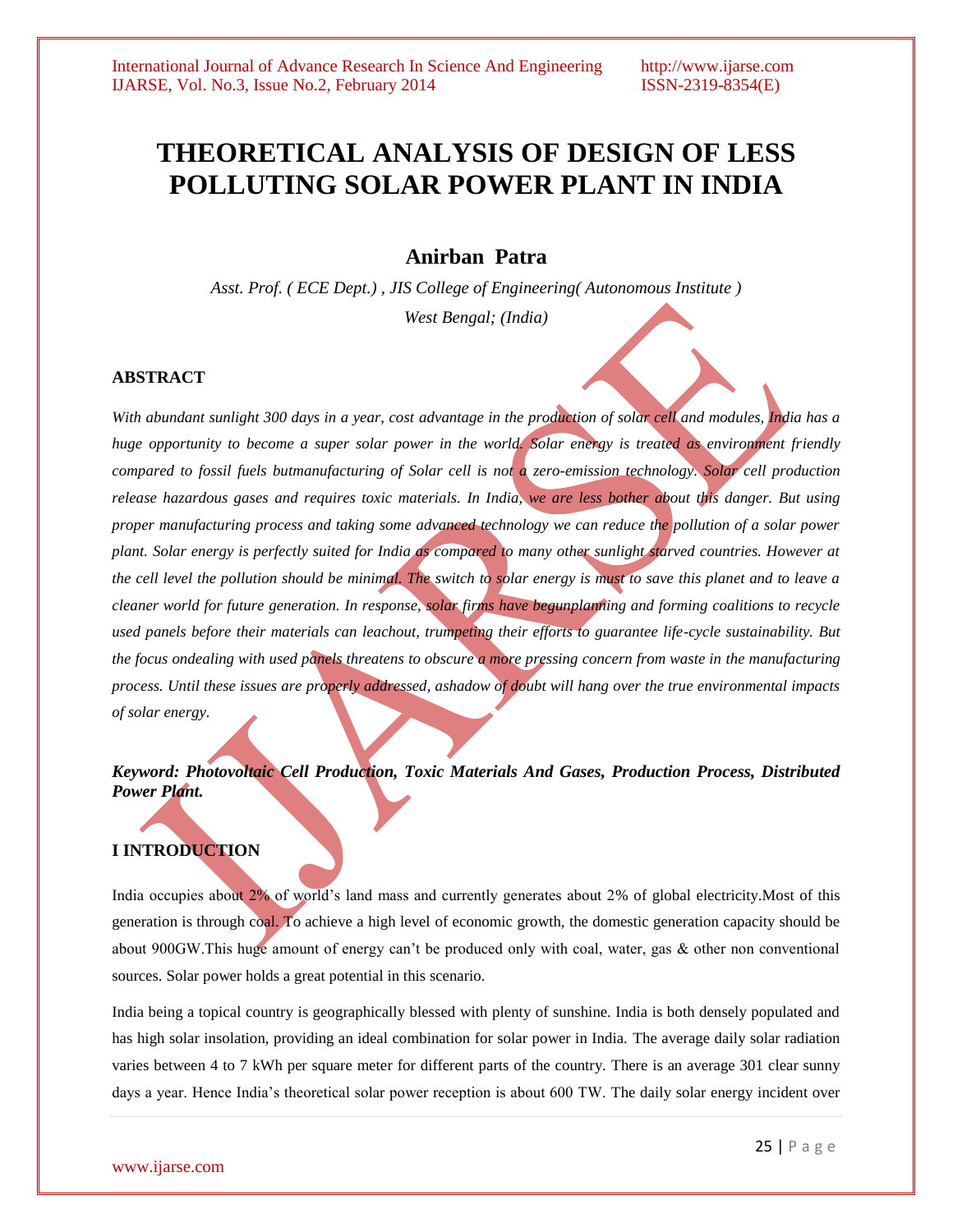India varies from 4-7KWh/m<sup>2</sup> with about 2300-3200 sunshine hours per year, depending upon location. This is far more than current total energy consumption. For example, even assuming 10% conversion efficiency of for PV modules; it is still thousand times greater than the likely electricity demand in India by 2015.Compared with solar energy, the production of nuclearenergy is too costly. To generate 1MW, it is required Rs. 21000 crores( approximately). In compare with hydel power plant, Rs. 6000 crore is needed to generate 1 MW.



# **II OVERVIEW OF SOLAR PV INDUSTRY IN INDIA**

Developing countries, in particular, face situations of limited energy resources, especially the provision of electricity in rural areas, and there is an urgent need to address this constraint to social and economic development. India faces a significant gap between electricity demand and supply. Demand is increasing at a very rapid rate compared to the supply. According to the World Bank, roughly 40 percent of residences in India are without electricity. In addition, blackouts are a common occurrence throughout the country's main cities. The World Bank also reports that onethird of Indian businesses believe that unreliable electricity is one of their primary impediments to do business. In addition, coal shortages are further straining power generation capabilities.

India is endowed with rich solar energy resource. The average intensity of solar radiation received on India is 200 MW/km square (megawatt per kilometer square). With a geographical area of 3.287 million km square, this amounts to 657.4 million MW. However, 87.5% of the land is used for agriculture, forests, fallow lands, and so forth, 6.7% for housing, industry, and so forth, and 5.8% is either barren, snow bound, or generally inhabitable. Thus, only 12.5% of the land area amounting to 0.413 million km square can, in theory, be used for solar energy installations. Even if 10% of this area can be used, the available solar energy would be 8 million MW, which is equivalent to 5 909 mtoe (million tons of oil equivalent) per year. In order to meet the situation, a number of options are considered. Power generation using freely available solar energy is one such option. Fortunately, India is both densely populated and has high solar insolation, providing an ideal combination for solar power in India. Jawaharlal Nehru National Solar Mission is one of the major global initiatives in promotion of solar energy technologies, announced by the Government of India under National Action Plan on Climate Change. Mission aims to achieve grid tariff parity by 2022 through the large-scale utilization and rapid diffusion and deployment of solar technologies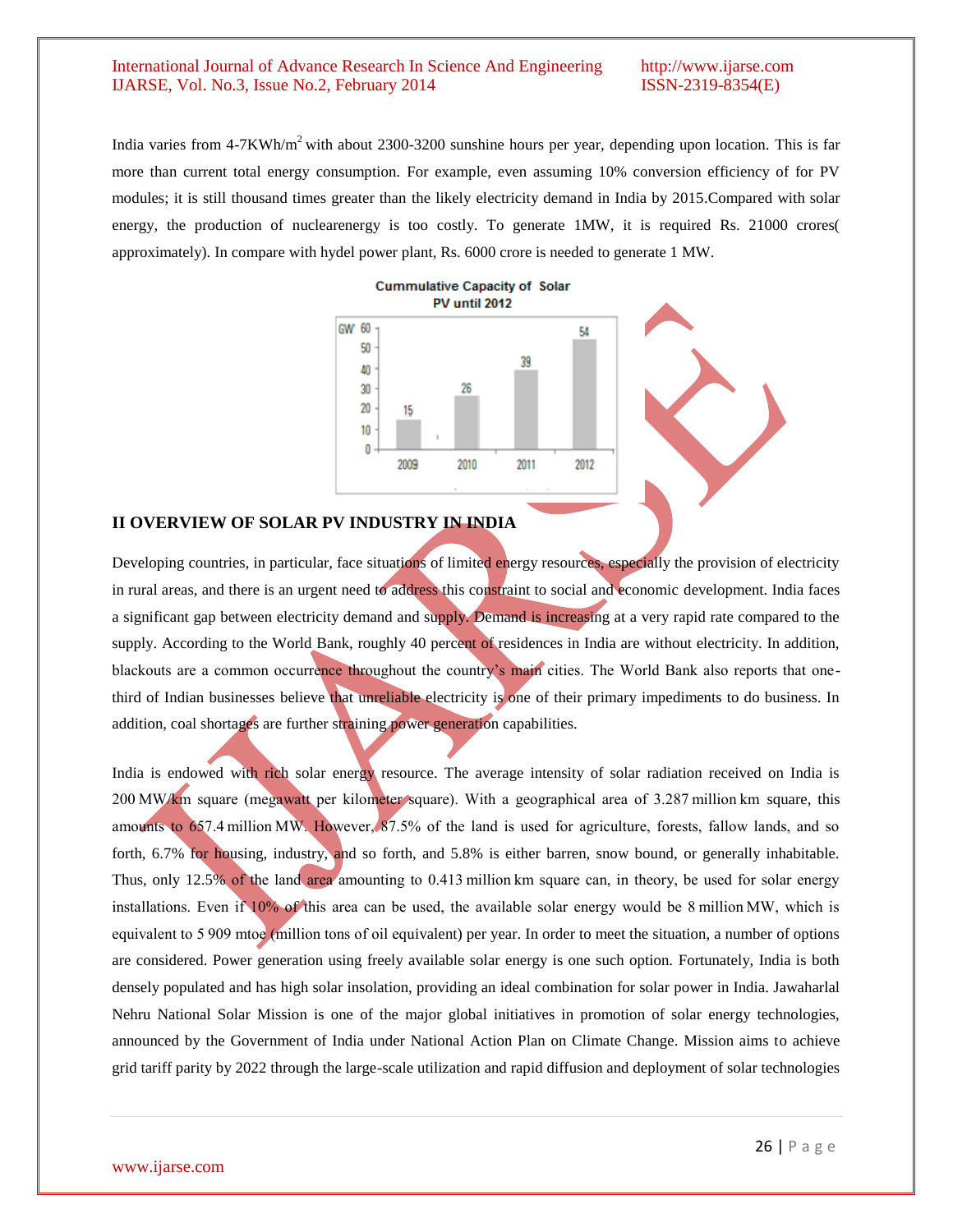across the country at a scale which leads to cost reduction and promotes the research and development activity to local manufacturing and infrastructural support.



#### Trends in production of solar PV cells and modules in India

The range of applications for solar PV in India is very different from the global mix. Globally, grid connectivity accounts for nearly75% of the installed capacity and off-grid lighting and consumer applications for the balance 25%. Currently, PV installations in India, almost entirely consist of offgrid connectivity and small capacity applications, used mostly for public lighting, such as street lighting, traffic lighting, and domestic power back up in urban areas and small electrification systems and solar lanterns in the rural areas. In recent years, it is also being used for powering water pumps for farming and small industrial areas. Government organizations like railways, telecom and other agencies are the major consumers of PV solar systems in India.

# **III REASONS FOR POLLUTION**

### **3.1 Manufacturing**

A large variety of materials may be used inmanufacturing of photovoltaic devices; some may be released as byproducts of normal or abnormalplant operations. Table I lists some feedstock materials used in PV manufacturing which are toxic,carcinogenic.Although manufacturing facilities may produce liquid, solid, and gaseouseffluents, only gaseous effluents are likely to present acute hazards to public health.

Solar panel manufacturing generates a number of effluent gases contaminated with saline, trichlorosilane, dichlorosilane & hydrochloric acid. This manufacturing process also requires raw materials that have to be mined – quartz sand for silicon cells and metal ore from thin-film cell. During manufacturing of solar cells, some stages are followed in the company. During each process, toxic materials & greenhouse gases caused by heavy materials are exhausted which leads air pollution. But this emission is the lowest compare to coal emission (in case of Solar cell production it is 32 tonnes per GWh compared to coal 960tonnes per GWh).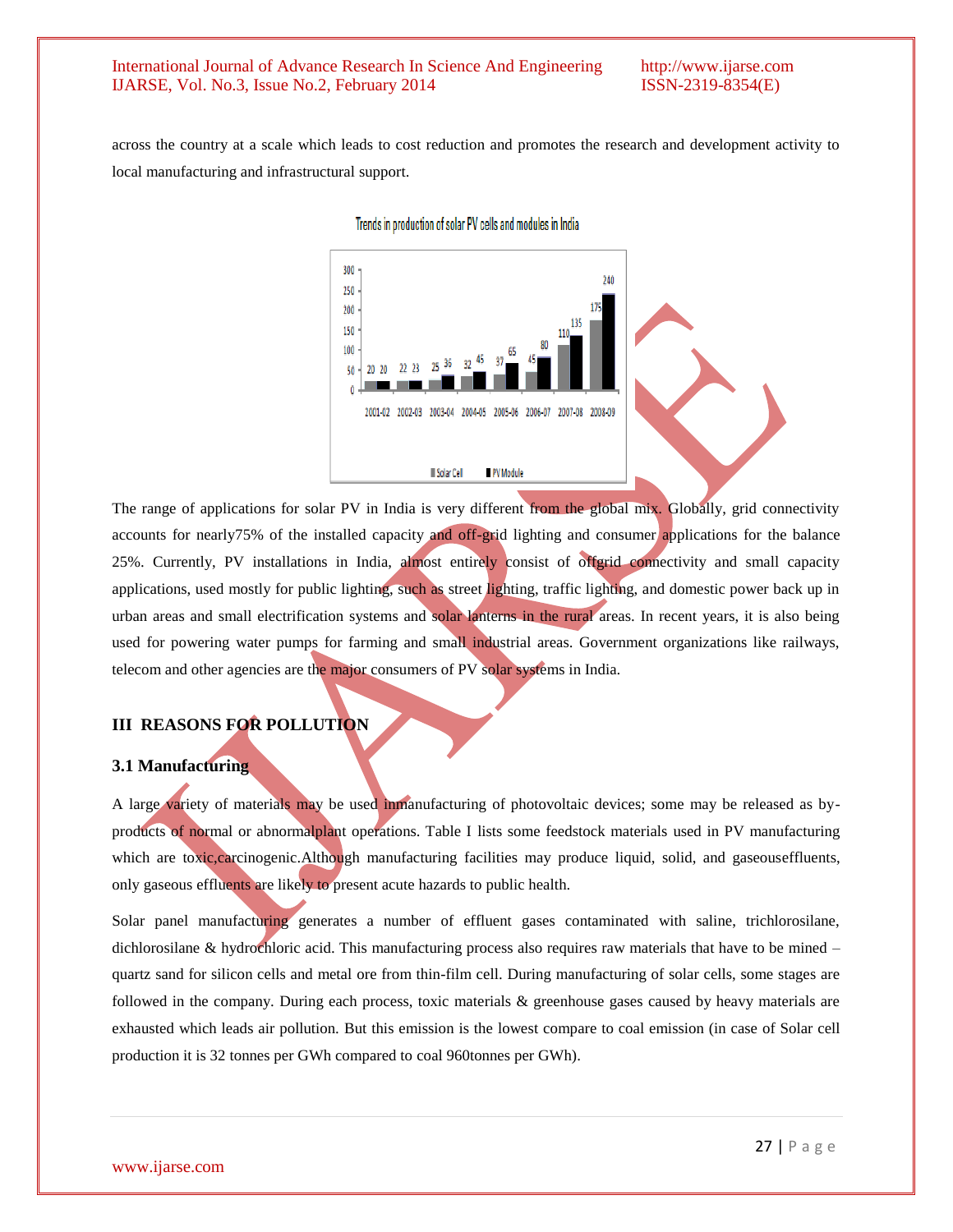| <b>MATERIAL</b>      | <b>SOURCE</b>              | PERMISSIBLE LIMIT (ppm) |
|----------------------|----------------------------|-------------------------|
| Arsine               | GaAs CVD                   | 0.05                    |
| Cadmium compounds    | CdTe and CdS<br>deposition | $0.01 \text{ mg/m}^3$   |
| Carbon tetrachloride | Etchant                    | 5                       |
| Chloro-silanes       | a-Si and x-Si              | 5                       |
| Diborane             | a-Si deposition            | 0.1                     |
| Hydrogen fluoride    | Etchant                    | 3                       |
| Hydrogen sulfide     | CIS sputtering             | 10                      |

## **3.2 Disposal**

Another cause of pollution is the waste of products. The hazardous materials (cadmium, mercury &fluoride product) may enhance the pollution. Now the amount of disposalmay not more but when large scale production will start, it can take a major role. According to an European survey team, the amount of waste will be 35000 tonnes in 2020.

# **TABLE – 2**

# **POLLUTANTS AND THEIR EFFECT IN SOLAR PV WASTE**

| <b>POLLUTANT</b>          | <b>DANGER</b>                                                     |  |
|---------------------------|-------------------------------------------------------------------|--|
| Arsenic                   | Can damage skin                                                   |  |
| Chromium                  | Can damage liver and kidneys                                      |  |
| Lead                      | A neurotoxin that affects the kidneys and the reproductive system |  |
| Polychlorinated biphenyls | <b>Can</b> harm reproductive and immune systems                   |  |
| $C$ admium                | It affects the kidneys and softens bones                          |  |

# **IV HAZARDOUS MATERIALS USED IN SOLAR PV CELL PRODUCTION**

Silicon-based solar PV production involves many of the same materials as the microelectronics industry and therefore presents many of the same hazards. At the same time, emerging thin-film and nanotech-based cells pose unknown health and environmental dangers.

As with the production of silicon chips, production of c-Si wafers begins with the mining of silica (SiO2), found in the environment as sand or quartz.Silica is refined at high temperatures to remove the O2 and produce metallurgical grade silicon, which is approximately 99.6 percent pure. However, silicon for semiconductor use must be much purer. Higher purities are achieved through a chemical process that exposes metallurgical grade silicon to hydrochloric acid and copper to produce a gas called trichlorosilane (HSiCl3). The trichlorosilane is then distilled to remove remaining impurities, which typically include chlorinated metals of aluminum, iron, and carbon. It is finally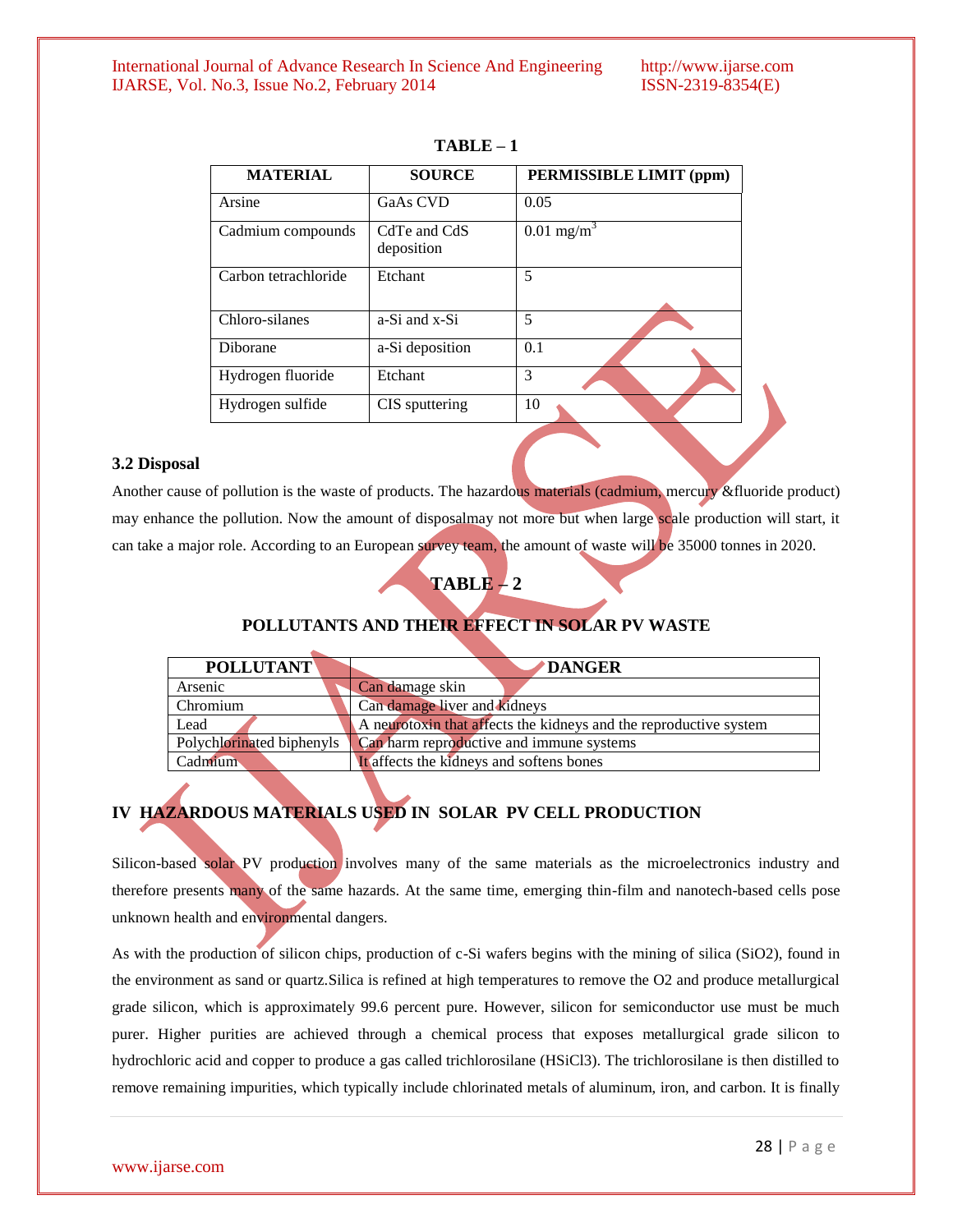heated or with hydrogen to produce silane (SiH4) gas. The silane gas is heated again to make molten silicon, used to grow monocrystalline silicon crystals, or used as an input for amorphous silicon (see next section). The next step is to produce crystals of either monocrystalline or multicrystalline silicon. Monocrystalline silicon rods are pulled from molten silicon, cooled, and suspended in a reactor at high temperature and high pressure. Silane gas is then introduced into the reactor to deposit additional silicon onto the rods until they "grow" to a specified diameter. To produce multicrystalline silicon, molten silicon is poured into crucibles and cooled into blocks or ingots. Both processes produce silicon crystals that are extremely pure (from 99.99999 to 99.9999999 percent), which is ideal for microchips, but far more than required by the PV industry. The high temperatures required for c-Si production make it an extremely energy intensive and expensive process, and also produces large amounts of waste. As much as 80 percent of the initial metallurgical grade silicon is lost in the process.21 Sawing c-Si wafers creates a significant amount of waste silicon dust called kerf, and up to 50 percent of the material is lost in air and water used to rinse wafers.22 This process may generate silicon particulate matter that will pose inhalation problems for production workers and those who clean and maintain equipment.

Other chemicals used in the production of crystalline silicon that require special handling and disposal procedures include the following:

• Large quantities of sodium hydroxide (NaOH)are used to remove the sawing damage on the silicon wafer surfaces.

• Corrosive chemicals like hydrochloric acid, sulfuric acid, nitric acid, and hydrogen fluoride are used to remove impurities from and clean semiconductor materials.

• Toxic phosphine (PH3) or arsine (AsH3) gas is used in the doping of the semiconductor material. Though these are used in small quantities, inadequate containment or accidental release poses occupational risks.

# **V SOLUTIONS TOREDUCE POLLUTION**

# **5.1 Using The Abatement System**

PV manufacturing processes produce hazardous by-products. These processes produce toxic, reactive and corrosive gases. In order to reduce pollution, hazardous gases need to be treated before released into the atmosphere. There are a number of solar cell technologies in use, some of which employ hazardous materials as basic constitutes. The unutilized, non-consumed or unreacted gases can be passed through an abatement system that works with the dry or wet method. This would help in neutralizing the harmful effect of toxic gases. Some of them are :

• Develop chlorine-free methods for making polysilicon feedstock that eliminate the use of trichlorosilane(which results in waste silicon tetrachloride, an extremely toxic substance). This is the most toxic and energy intensive phase of silicon production, and several methods are being developed to potentially replace it.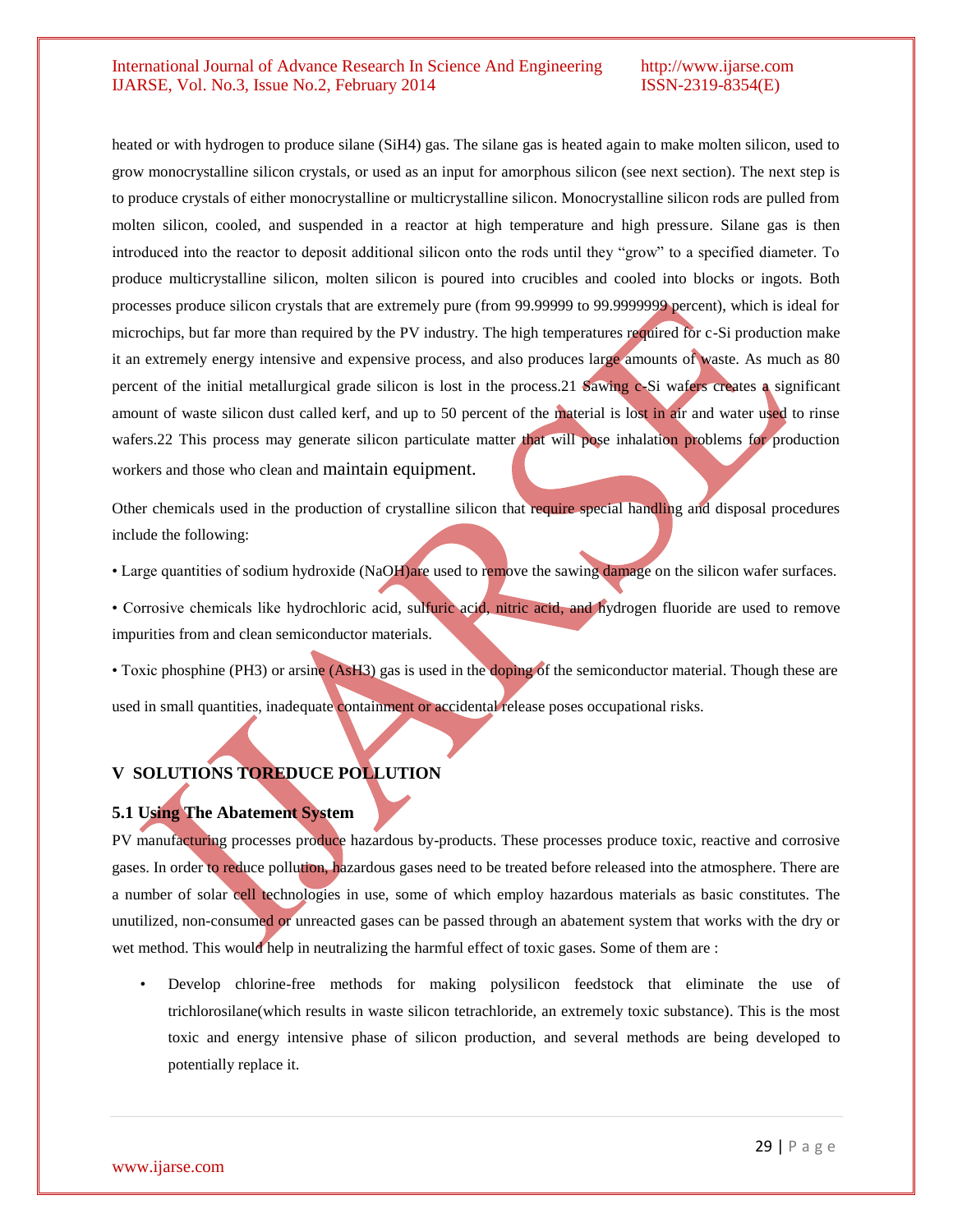- Phase out use of sulfur hexafluoride (SF6). One ton of sulfur hexafluoride has the greenhouse effect equivalent of 25,000 tons of CO2.102 It is imperative that a replacement for sulfur hexafluoride be found, because accidental or fugitive emissions will greatly undermine the greenhouse gas reductions gained by the use of solar power.
- Phase out use of hydrogen selenide. This highly toxic material is used in the production of CIS/CIGS PV. New processes to make CIS/CIGS have been developed that avoid using hydrogen selenide.
- Phase out use of arsenic. Arsenic, used in production of gallium arsenide PV, is highly toxic and carcinogenic.
- Phase out phosphine and arsine. Phosphine and arsine are highly toxic gases used in the production of GaAs crystals (although they are not found in the final PV cells).
- Reduce fugitive air emissions from facilities. Reduce fugitive air emissions by PV manufacturing facilities, which include such chemicals as trichloroethane, acetone, ammonia, and isopropyl alcohol and greenhouse gases such as sulfur hexafluoride and nitrogen trifluoride.

The basic processing stages of **chlorine-free polysilicon production process** are the following:

1.Thereaction of metallurgical-grade silicon with alcohol proceeds at 280°C in the presence of a catalyst:

# *Si + 3 C2H5OH catalyst Si(OC2H5)3H + H2 .----------------------------* (1)

2. The disproportion (i.e., simultaneous oxidation and reduction) of triethoxysilane in the presence of a catalyst will lead to the production of silane and tetraethoxysilane:

*4 Si(OC2H5)3H catalyst SiH4 + 3 Si(OC2H5) -------------------------* (2)

3. Dry ethanol and such secondary products as highpurity SiO2 or silica sol can be extracted by hydrolysis of tetraethoxysilane. The alcohol will be returned to Stage 1.

*Si(OC2H5)4 + 2 H2O ----- SiO2 + 4 C2H5OH ----------------------------------------* (3)

4. Silane is decomposed pyrolytically to pure silicon andhydrogen at a temperature of about 900°C:

*SiH4 -850° - 900°C Si + 2 H2 .----------------------------------------* (4)

# **5.2 Distributed Power Plant**

Distributed Solar Power Plant is just the opposite of centralized power plant. In centralized power plant, electricity is generated at central power plants that central powerplants that are located hundred miles away from the load centre. Thermal power plant is set up near coal mines& nuclear power plants are set up far away due to safety reasons. Central power plant essentially needs extra high tension power transmission. As a result, these involve a high transmission loss. Distributed power generation can be done in a small area with the locally available sunlight. So huge loss in transmission can be eliminated by this process. Grid connected multi megawatt solar firms at 11kV and